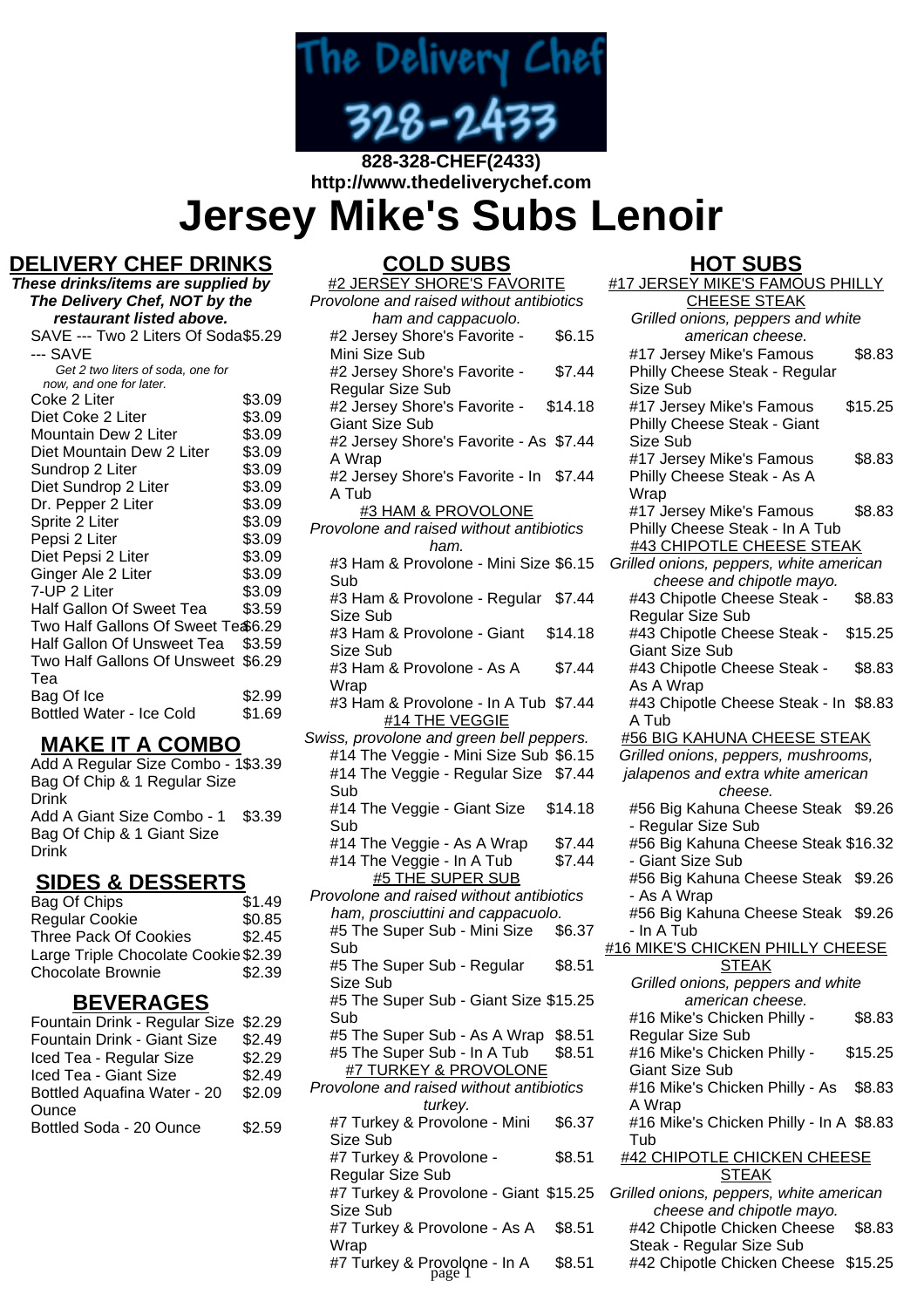Tub #10 TUNA FISH Freshly made on premises. #10 Tuna Fish - Mini Size Sub \$6.37 #10 Tuna Fish - Regular Size Sub \$8.51 #10 Tuna Fish - Giant Size Sub\$15.25  $\#$ 10 Tuna Fish - As A Wrap  $$8.51$  $\#$ 10 Tuna Fish - In A Tub  $$8.51$ #6 ROAST BEEF & PROVOLONE Cooked on premises using only USDA choice top rounds. #6 Roast Beef & Provolone - Mini Size Sub \$7.01 #6 Roast Beef & Provolone - Regular Size Sub \$9.58 #6 Roast Beef & Provolone - Giant Size Sub \$16.32 #6 Roast Beef & Provolone - As \$9.58 A Wrap #6 Roast Beef & Provolone - In \$9.58 A Tub #13 THE ORIGINAL ITALIAN Provolone, salami, pepperoni and raised without antibiotics ham, prosciuttini, cappacuolo. #13 The Original Italian - Mini Size Sub \$7.01 #13 The Original Italian - Regular Size Sub \$9.58 #13 The Original Italian - Giant \$16.32 Size Sub #13 The Original Italian - As A Wrap \$9.58 #13 The Original Italian - In A Tub \$9.58 #8 CLUB SUB Provolone, applewood smoked bacon and raised without antibiotics turkey and ham, mayo. #8 Club Sub - Mini Size Sub \$7.01 #8 Club Sub - Regular Size Sub \$9.58 #8 Club Sub - Giant Size Sub \$16.32 #8 Club Sub - As A Wrap \$9.58 #8 Club Sub - In A Tub \$9.58 #9 CLUB SUPREME Roast beef, swiss, applewood smoked bacon and raised without antibiotics turkey, mayo. #9 Club Supreme - Mini Size Sub \$7.01 #9 Club Supreme - Regular Size Sub \$9.58 #9 Club Supreme - Giant Size \$16.32 Sub #9 Club Supreme - As A Wrap \$9.58 #9 Club Supreme - In A Tub \$9.58 #1 BLT Bacon, lettuce and tomato. #1 BLT - Mini Size Sub \$6.35 #1 BLT - Regular Size Sub \$8.45 #1 BLT - Giant Size Sub \$14.95 #1 BLT - As A Wrap \$8.45  $#1$  BLT - In A Tub  $$8.45$ #4 THE NUMBER FOUR Provolone and raised without antibiotics prosciuttini and cappacuolo. #4 The Number Four - Mini Size Sub \$6.35 #4 The Number Four - Regular \$8.45 Size Sub page 2

Steak - Giant Size Sub #42 Chipotle Chicken Cheese Steak - As A Wrap \$8.83 #42 Chipotle Chicken Cheese Steak - In A Tub \$8.83 **#55 BIG KAHUNA CHICKEN CHEESE** STEAK Grilled onions, peppers, mushrooms, jalapenos and extra white american cheese. #55 Big Kahuna Chicken Cheese Steak - Regular Size Sub \$9.26 #55 Big Kahuna Chicken Cheese Steak - Giant Size Sub \$16.32 #55 Big Kahuna Chicken Cheese Steak - As A Wrap \$9.26 #55 Big Kahuna Chicken Cheese Steak - In A Tub \$9.26 #26 BACON RANCH CHICKEN CHEESE STEAK Applewood smoked bacon, lettuce, tomato, white american cheese and ranch dressing. #26 Bacon Ranch Chicken Cheese Steak - Regular Size Sub \$9.26 #26 Bacon Ranch Chicken Cheese Steak - Giant Size Sub \$16.32 #26 Bacon Ranch Chicken Cheese Steak - As A Wrap \$9.26 #26 Bacon Ranch Chicken Cheese Steak - In A Tub \$9.26 #31 CALIFORNIA CHICKEN CHEESE **STEAK** Lettuce, tomato, mayo, and white american cheese. #31 California Chicken Cheese \$8.25 Steak - Regular Size Sub #31 California Chicken Cheese \$14.25 Steak - Giant Size Sub #31 California Chicken Cheese \$8.25 Steak - As A Wrap #31 California Chicken Cheese \$8.25 Steak - In A Tub #44 BUFFALO CHICKEN CHEESE STEAK Frank's red hot sauce, lettuce, tomato, white american cheese with blue cheese dressing. #44 Buffalo Chicken Cheese Steak - Regular Size Sub \$9.26 #44 Buffalo Chicken Cheese Steak - Giant Size Sub \$16.32 #44 Buffalo Chicken Cheese Steak - As A Wrap \$9.26 #44 Buffalo Chicken Cheese Steak - In A Tub \$9.62 #15 MEATBALL & CHEESE Meatballs, provolone, tomato sauce and parmesan cheese. #20 GRILLED PASTRAMI REUBEN Pastrami, swiss cheese, sauerkraut and thousand Island dressing. **CONDIMENTS, NAPKINS & SILVERWARE**

#### **Please let us know below if you will need any condiments, napkins or silverware with your order.** Please Include Silverware